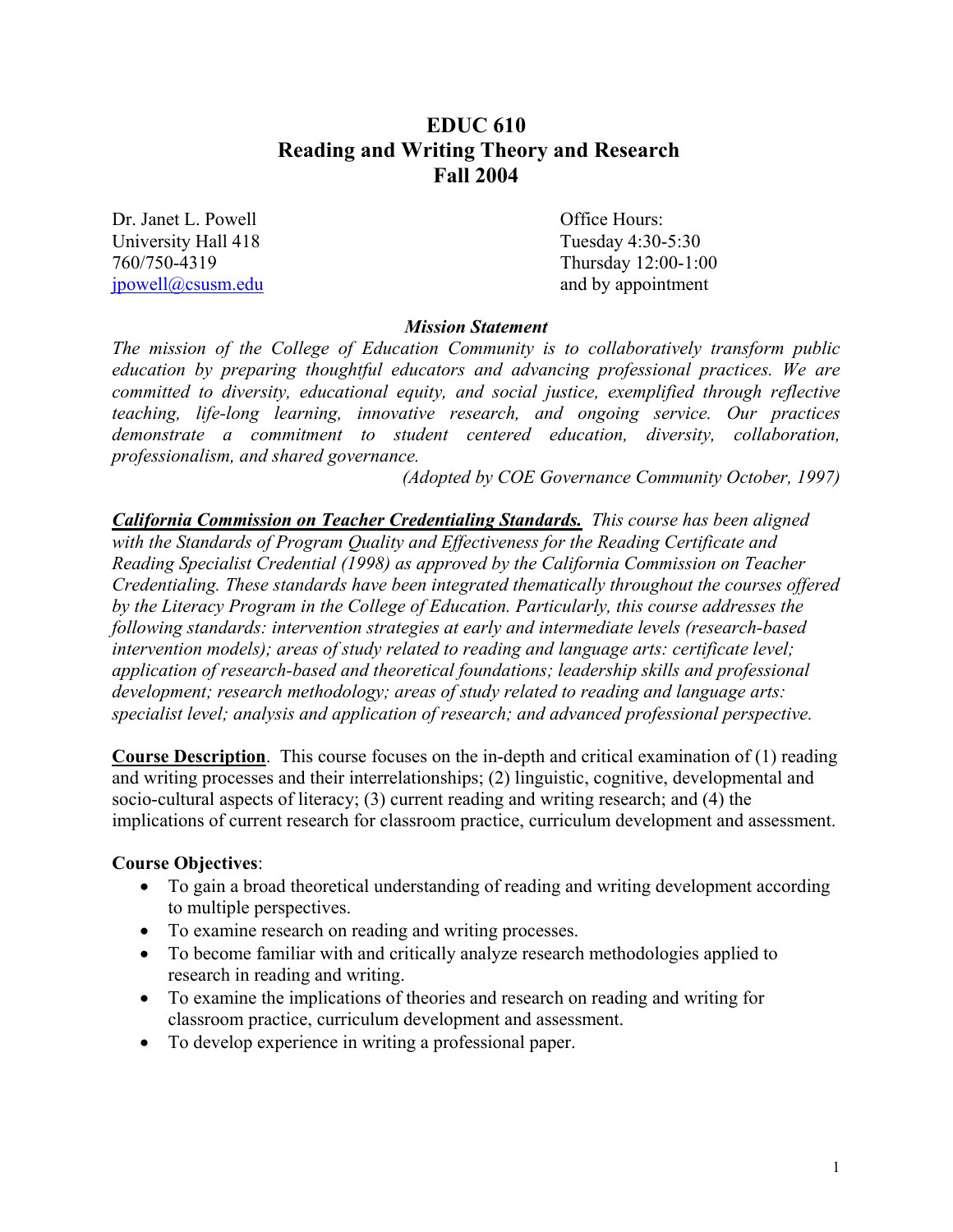### **Required Texts and Readings**:

American Psychological Association. (2000). *Publication manual of the American Psychological Association* (5th ed.). Washington, DC.

Powell, J. (2003). *EDUC 610*: *Reading and Writing Theory and Research.*.. Available at Copyserve.

\* CopyServe is located in San Marcos at 745 Rancho Santa Fe Rd. (the corner of San Marcos and Rancho Santa Fe; look for the shopping center that contains Savon and City Bank, CopyServe faces San Marcos Blvd, open until 6:00) Tel. (760) 599-9923

## **Course Assignments:**

Attendance and Participation: (50 points)

Ten points will be deducted for each 24 hour period in which assignments are late. Students are expected to arrive on time and participate in each session. Important: You cannot receive an "A" if you miss more than two classes. You cannot receive a "B" if you miss more than three classes.

| Leading a Reader Response Discussion | $(100 \text{ points})$                                                                                |
|--------------------------------------|-------------------------------------------------------------------------------------------------------|
|                                      | In pairs, present short overviews (15-20 minutes) of the readings for arranged class sessions and     |
|                                      | then lead a <i>critical</i> discussion (50-60 minutes) on those readings. The discussion must include |
|                                      | small and whole group activities, the use of handouts and overheads, and the reaction papers.         |
| Overview                             |                                                                                                       |
| <b>Critical Discussion/Activity</b>  | 60                                                                                                    |

| CHUCAL DISCUSSION/ACTIVITY           | $\cdots$ |
|--------------------------------------|----------|
| Use of Reaction Papers               | 10       |
| Overheads or Powerpoint and handouts | 10.      |
| Closing/Summary                      | 10       |

Reaction Papers (10 points each)

Reaction papers are due the same day as the readings. Prepare a typed, full (double spaced) page with a **bulleted** list of your opinions under the headings "positive" and "negative" for each of the assigned readings. Remember that these are *not summaries.* These papers are to be used during the class discussion so *they will not be accepted late.* 

Final Paper (100 points) and Presentation (50 points)

Based on your classroom/school experiences, course readings and puzzling questions, select a question you would like to further investigate. Write a thesis proposal (six to eight pages) including:

(1) A *brief introduction* of why you think this topic is relevant and how your study will contribute to the educational field (2 to 4 paragraphs).

(2) Write a *literature review* – or a review of studies on what we know about this topic. Use subheadings and include at least 10 referred journal articles.

(3) Include a reference page.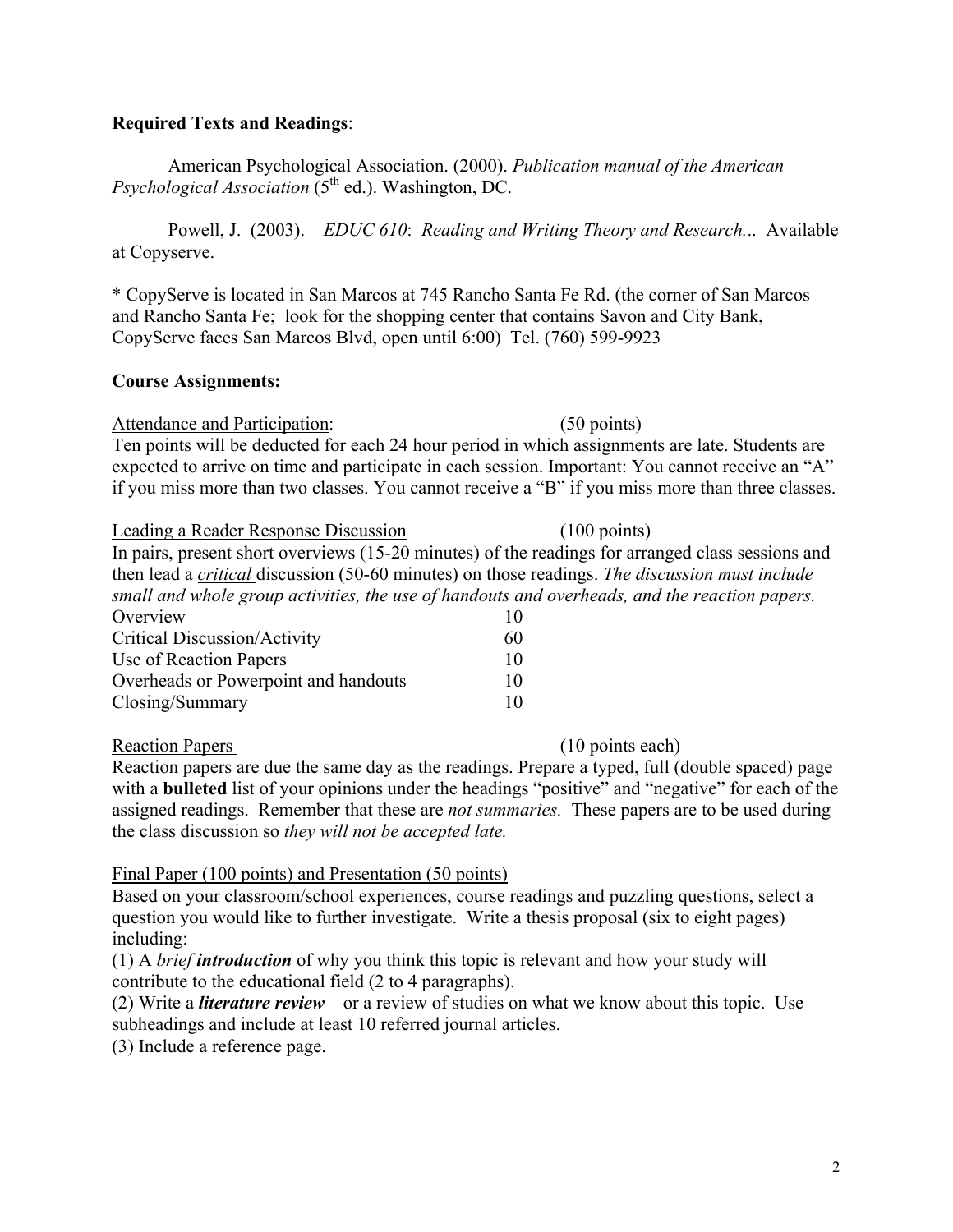*Prepare a 15 minute presentation on your paper. Include a handout with your question, a summary of what you learned in the literature review, and your reference page. Your question and subheadings for the literature review must be approved by the instructor. Your paper must be in APA format. When you turn in your final paper, you must include a paper with the signatures of two classmates who have responded to and edited your work on a first draft.* 

#### **APA Formatting**

| Cover page                        | p. 10, 306      |
|-----------------------------------|-----------------|
| Levels of headings                | p. 113, 307-8   |
| Page numbers & headers            | p. 12, 288      |
| Writing numbers                   | p. 122          |
| Citations in text                 | p. 207-214      |
| Reference page                    | p. 215-281, 313 |
| <b>Block</b> quotes               | p. 121, 117-1   |
| Multiple author citations         | p. 208          |
| Capitalization of words in titles | p. 95           |
|                                   |                 |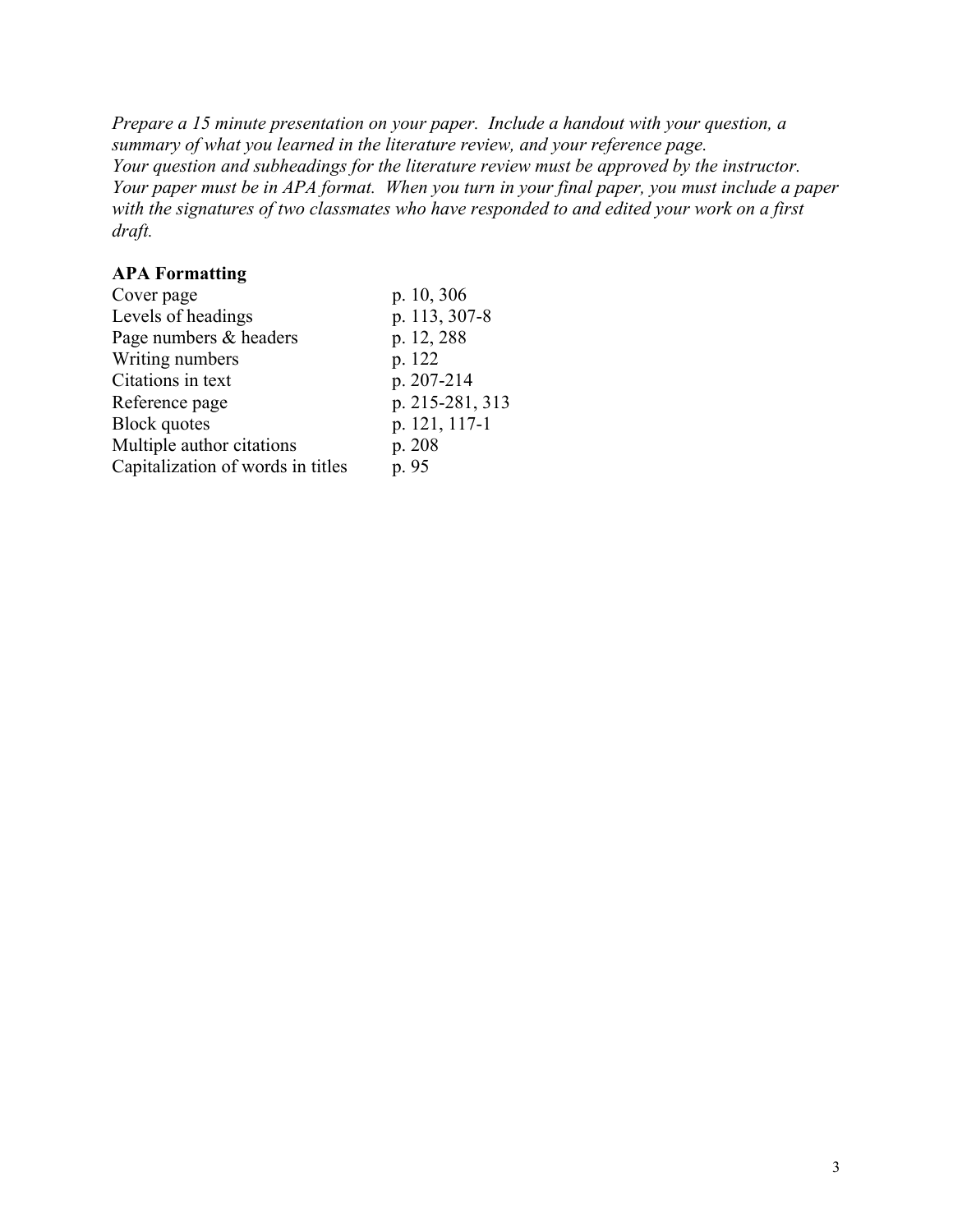### **EDUC 610: Tentative Schedule - Fall 2004**

| Date      | <b>Topic</b>                  | <b>Readings and Assignments</b>                                                                        |
|-----------|-------------------------------|--------------------------------------------------------------------------------------------------------|
| $8 - 31$  | Course Overview               |                                                                                                        |
|           | Literacy Theory               |                                                                                                        |
| $9 - 7$   | The Politics of Literacy:     | Stanovich, K. E. (1999). Romance and reality (and responses). In California Reading Initiative's       |
|           | <b>Opposing Viewpoints</b>    | Read All About It., Sacramento: California State Board of Education, pgs. 61-77                        |
|           |                               | Taylor, D. (1998). Beginning to Read and the Spin Doctors of Science. Urbana, IL: National             |
|           |                               | Council of Teachers of English, Prologue – Chapter 2                                                   |
| $9 - 14$  | The Politics of Literacy: One | Foorman, B.R., Fletcher, J.M., Francis, D. J., Schatschneider, & Metha, P. (1999). The role of         |
|           | Study's Influence             | instruction in learning to read: Preventing reading failure in at-risk children. In California Reading |
|           |                               | Initiative's Read All About It., Sacramento: California State Board of Education, pgs. 207-227.        |
| $9 - 21$  | The Politics of Literacy:     | Taylor, Chapters 14-16                                                                                 |
|           | One Study's Influence         | <b>Research question due</b>                                                                           |
| $9 - 28$  | <b>State Policies</b>         | McGill-Franzen, A. (2000). Policy and instruction. In Kamil, M., Mosenthal, P. B., Pearson P. D.       |
|           |                               | and Barr, R. (Eds.) <i>Handbook of Reading Research</i> . New York: Lawrence Erlbaum Publishers, pgs.  |
|           |                               | 889-908.                                                                                               |
| $10-5$    | <b>State Policies</b>         | Valencia & Wixson (2000). Policy-oriented research. In Kamil, M., Mosenthal, P. B., Pearson P. D.      |
|           |                               | and Barr, R. (Eds.) Handbook of Reading Research. New York: Lawrence Erlbaum Publishers. pgs.          |
|           |                               | 909-935.                                                                                               |
| $10 - 12$ | <b>State Policies</b>         | Au (2000). A multicultural perspective on policies for improving literacy achievement. In Kamil,       |
|           |                               | M., Mosenthal, P. B., Pearson P. D., and Barr, R. (Eds.) Handbook of Reading Research. New York:       |
|           |                               | Lawrence Erlbaum Publishers, pgs. 835-851                                                              |
|           |                               | List of references for paper due                                                                       |
| $10-19$   | Research on Home Literacy     | Compton-Lilly, C. (2000). Staying on children: Challenging stereotypes about urban parents.            |
|           | Experiences                   | Language Arts, 77, (5). National Council of Teachers of English, pgs. 421-427.                         |
|           |                               | Heath, S. B. (1983). Ways with words. Cambridge University Press. (prologue & chap.8).                 |